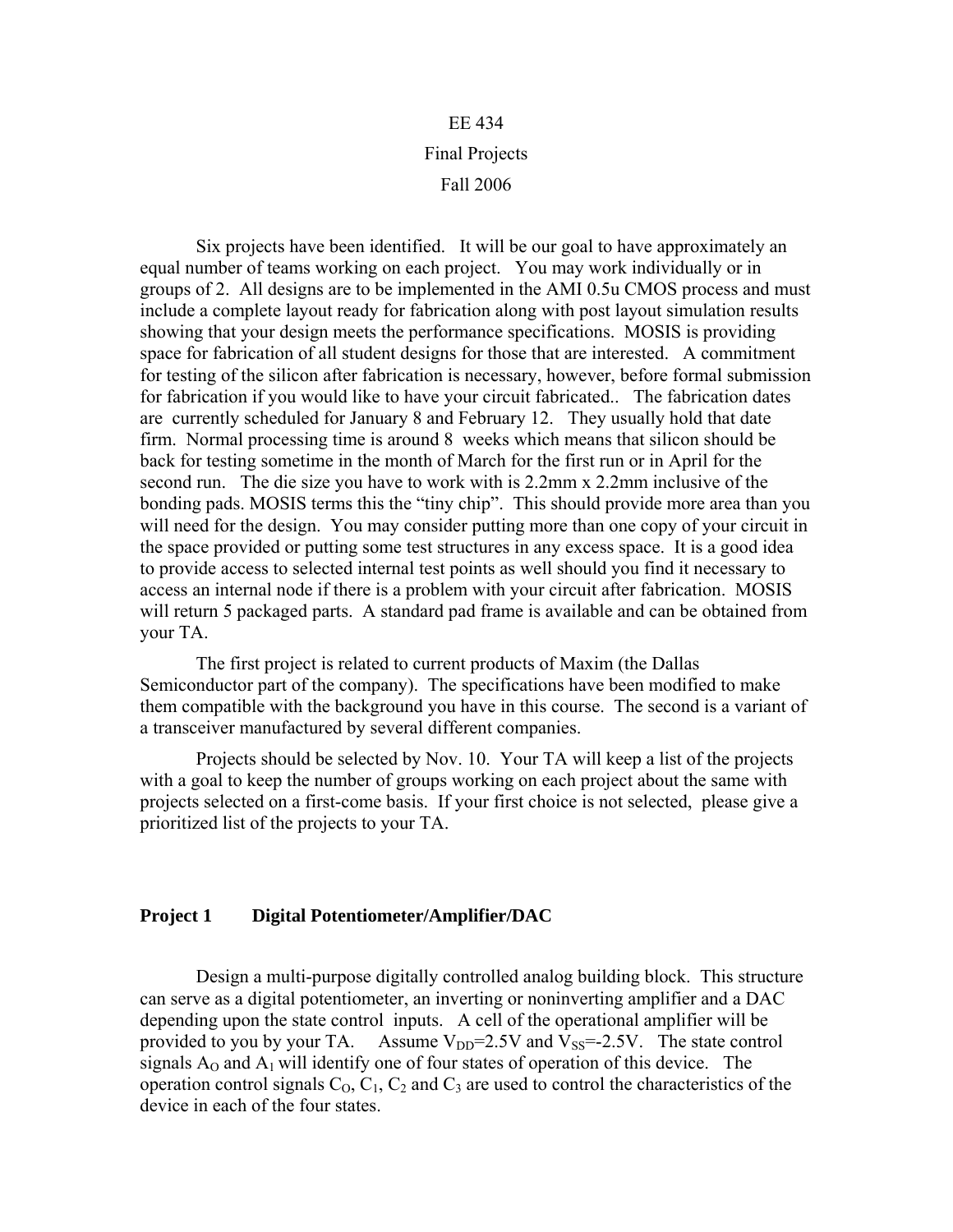When  $A_0$  and  $A_1$  are high, the circuit is to perform independently as a digital potentiometer and an operational amplifier. The digital potentiometer should have 16 taps, each with a nominal impedance of 5K. When  $A_0$  is high and  $A_1$  is low, the circuit is to perform as a 4-bit DAC where the op amp is connected in a unity gain configuration to a tap on the potentiometer and the DAC output is determined by the control settings on the potentiometer. The DAC input, often termed " $V_{REF}$ " should be connected to one end of the resistor string and the other end should be grounded. When  $A_0$  is low and  $A_1$  is high, the circuit is to perform as a programmable inverting finite gain amplifier. One end of the resistor string should go to the op amp output, the "wiper" to the "-" input and the other end of the resistor string to the input. Finally, when  $A_0$  is low and  $A_1$  is low, the circuit is to perform as a programmable noninverting finite gain amplifier.

 The digital potentiometer is similar in principle to the Dallas Semiconductor DS 1666 (www.dalasemi.com) but with a reduced number of taps, with parallel rather than serial control of the tap position, and with a linear taper rather than an audio taper.

### **Project 2 2B:3B Transceiver Block**

 Serial channels are widely used for communicating between computers that may be a few feet apart of on the other side of the world. Invariably the data that is to be transmitted is parallel data so a parallel to serial conversion is needed to get the data ready for transmission and a serial to parallel conversion is needed to convert the data from serial data to parallel data at the receiver. Invariably the data is transmitted from a synchronous system on transitions of a clock and invariably the data at the received is synchronized relative to a clock at the receiver. Unfortunately the two clock frequencies may not be exactly the same and unfortunately it is generally considered impractical to transmit the clock signal to the output so the clock must be recovered from the serial data stream itself. This is often done with a phase-locked loop (PLL) at the receiver which contains an internal voltage controlled oscillator (VCO) that must be "locked" to the input data sequence. The "recovered" clock is simply the output of the VCO in the PLL. The PLL must obtain regular measurements of the phase difference between the VCO output and the data input to maintain lock. It is common in many applications to have periods of time where no data is available and during these intervals, long strings long serial strings of 0's or 1's must be transmitted. Unfortunately, it is difficult (actually impossible) for the PLL to maintain lock in the absence of transitions on the incoming data stream. To circumvent this problem, the parallel data is often coded prior to serial transmission to guarantee that there will be ample transitions in the transmitted data to recover the clock. Of course, the received data must be decoded at the output to recover the intended data sequence. 8B: 10B and 4B:5B coders are often used for this purpose. In an  $nB$ :  $(n+1)B$  coder, an n-bit word is converter to an  $n+1$  bit word with a fixed mapping that will guarantee that the maximum number of consecutive 0's and 1's in the transmitted data stream is small (like 3 or 4) irrespective of the nature of the input data.

 In many communication channels, data itself is arranged in packets in which a fixed number of bytes are put together sequentially to form a packet. A header is generally placed at the front of each packet. This header serves two purposes. One is to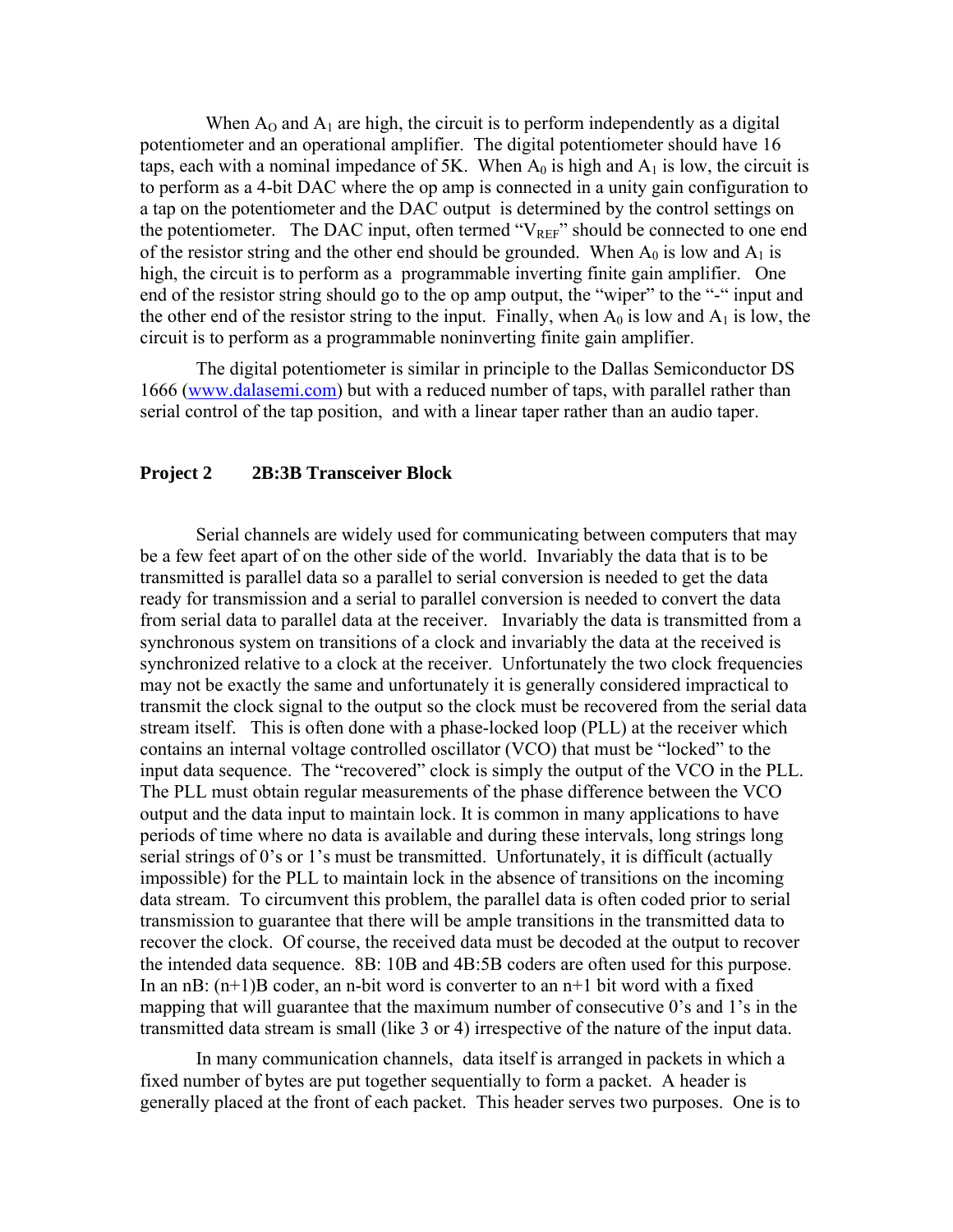give information about where the packet is to go or where it comes from. The second is to allow for synchronization of the packet so that the bytes within the packet can be appropriately framed.

 The design of transceivers which perform these functions is widely undertaken in industry but it is beyond the scope of this course. This project will focus on a part of a transceiver block. Details follow.

a) Devise a 2B-3B coding scheme that will guarantee at most 3 consecutive 0's or 1's for any input data sequence.

b) Design a circuit that will take an 8-bit wide parallel data sequence at 10K bytes/sec and serialize it using the 2B-3B coding scheme you devised in part a). You may assume that a 10KHz clock is present that is synchronous with the input data.

c) Design a receiver that will take the serial data string, decode it, and recreate an 8 bit wide data sequence at the output.

d) (extra credit) Design a "comma detect" circuit that will allow for proper framing of the received data. The "comma" should be a 12-bit code that can not represent any data sequence. The "comma" would be inserted in place of a byte in the transmitted data stream for synchronization and the receiver should frame the received data relative to the detected "comma" whenever a comma is detected.

## **Project 3 Transceiver block for radio controlled toys**

A standard full function transmitter controller for radio controlled (RC) toys has seven controls:

- Forward
- Reverse
- Forward and Left
- Forward and Right
- Reverse and Left
- Reverse and Right
- Idle

The transmitter  $(TX)$  transmits a frame of data whenever a trigger is pressed on the controller. Each data frame consists of a

- Synchronization segment indicates the start of new data
- Pulse segment fixed no. of pulses for each function Forward: 16 pulses

Reverse: 40 pulses

Forward/Left: 28 pulses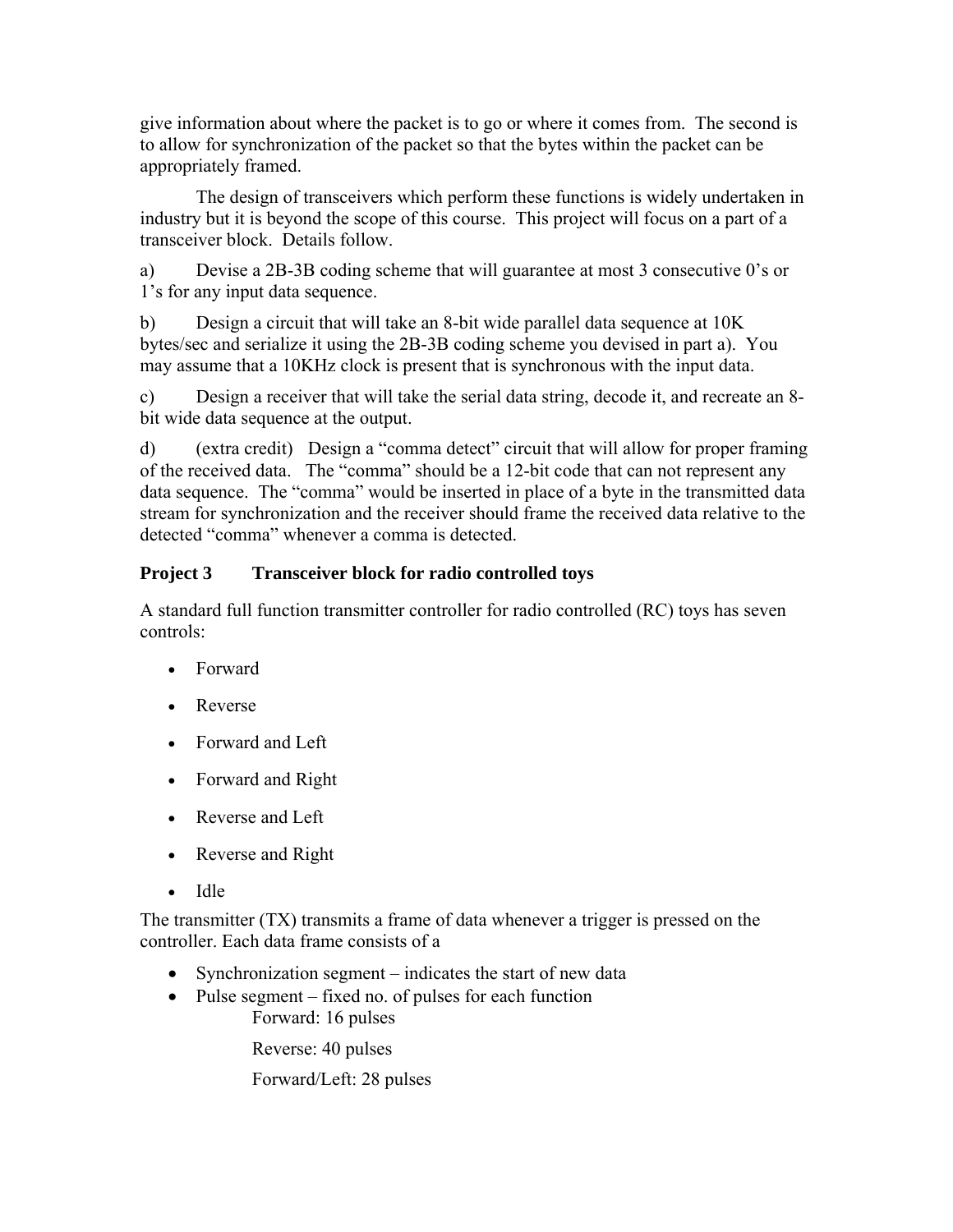Forward/Right: 34 pulses Reverse/Left: 52 pulses Reverse/Right: 46 pulses Idle: 22 pulses

• Repeat segment – tells the receiver  $(RX)$  to repeat the same function as long as the corresponding trigger is held.

Data burst for 'forward' function is shown below with timing.



The data stream is pulse modulated on to a RF carrier which is then transmitted as radio waves to the receiver. In this project, we are only concerned with the base band portions of the TX and RX that deal with the generation and detection of the bit patterns. So, the goal of this project is to:

**Design the base band TX and RX blocks for the rf transceiver. The TX block should generate data bursts based on the trigger inputs for the six functions of the controller described above. The RX block should decode the information sent by the TX and generate appropriate Boolean signals to control the mechanical section of the toy.** 

Timing issues:

- You may assume a 10 kHz clock is present in the system (both in the TX and RX)
- Start of the frame has to be 1 ms after a trigger input is active
- The receiver has to assert a signal corresponding to the function it detects based on the no. of pulses it counts in the pulse segment. This signal has to be made active 2 ms after the end of the repeat segment is detected. Once made active this signal stays high until the start of a new frame is detected.1 ms after the start of a new frame is detected, this signal has to go low.

Other issues:

• You may include global reset for your system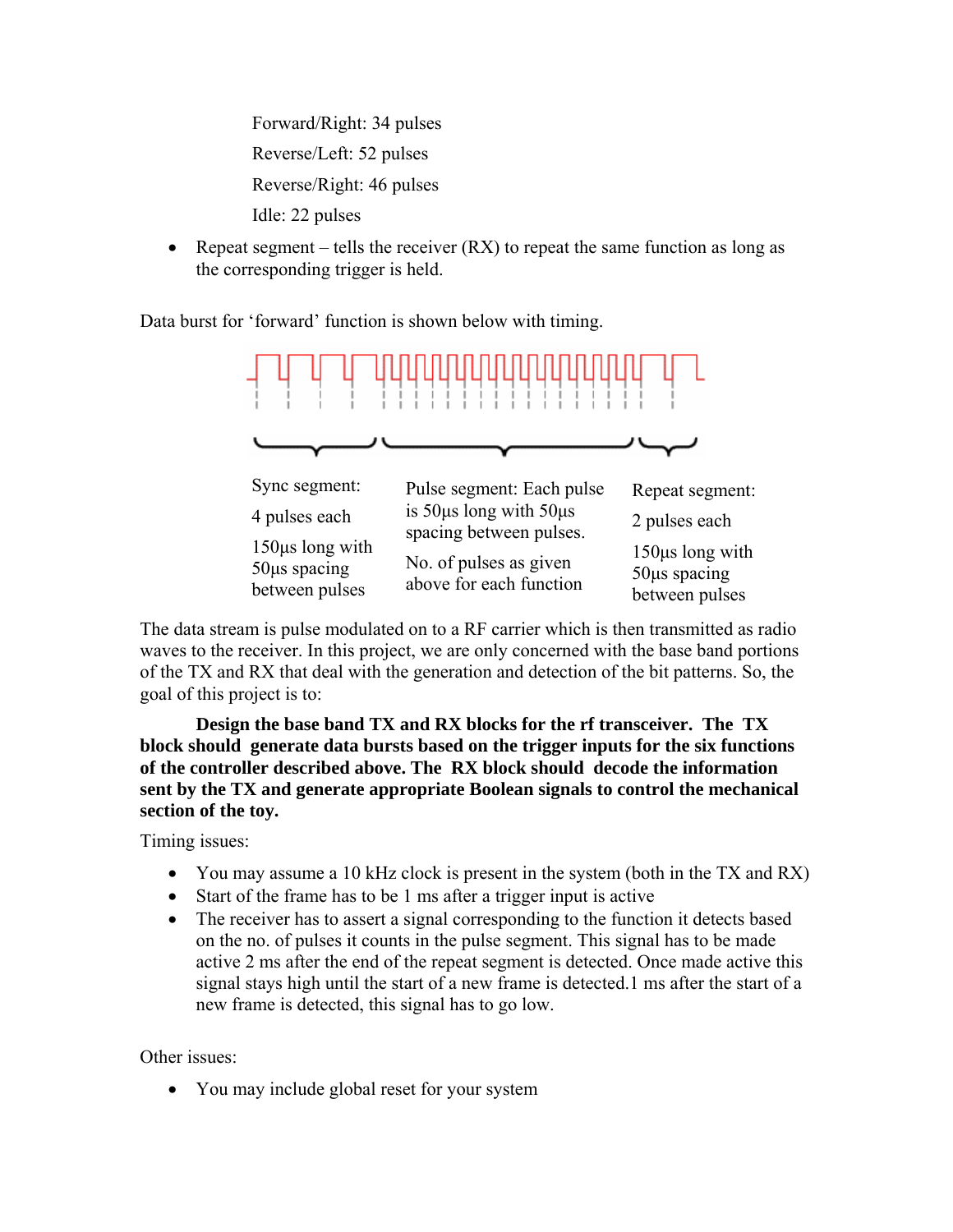• One of the seven trigger inputs is active all the time and no two trigger inputs can be active at the same time.

## **Project 4 Alphanumeric Display Driver**

Design a circuit that will display the first and last name of you and your lab partner sequentially at a 1Hz rate on a 7-segment display. There are to be three control inputs. Controls  $A_0$  and  $A_1$  will provide the following operation: When  $A_0$  is 1 and  $A_1$  is 0, the circuit will repeatedly display one name. When  $A_0$  is 0 and  $A_1$  is 1, it will repeatedly display the other name. When both  $A_0$  and  $A_1$  are high, it will alternate between the two full names. Finally, when  $A_0$  and  $A_1$  are low, it will alternate between the first names of the two individuals. The third control input, Co, is to be used to specify either a common-cathode  $(C_0=0)$  or a common-anode  $(C_0=1)$ display.

### **Project 5 Class D audio amplifier**

Design a Class D audio amplifier. The amplifier should accept stereo input signals with input amplitudes up to  $\pm$ 5V and should not be destroyed if the input signals were to increase up to  $\pm 20V$ . There should be stereo outputs as well that can drive 8  $\Omega$  speakers. The gain should be digitally controlled in approximately 3dB increments with a maximum output power level commensurate with what can be achieved when the amplifier is biased with a single 3.5V supply. The supply voltage should be 3.5V. Class D amplifiers are receiving considerable attention recently and are digital devices that perform much as analog amplifiers but which ideally are very energy efficient. One company that sells high-end (at least expensive) Class D amplifiers can be found on the WEB site: http://www.spectronav.com. One discussion about Class D amplifiers can be found on http://www.ee.ucr.edu/~rlake/EE135/Class D amp\_notes\_AL.pdf Several pdf files will also be posted on the class web site that provide some additional details about Class D amplifiers.

### **Project 6 Asynchronous FIFO**

 The project will focus on the design of a FIFO that can be used for transmitting and receiving packets of data that are controlled by clock signals that are not at exactly the same frequency. The FIFO will be (4-bits) wide and will be able to handle packets that are of length up to n=10000 nibbles deep. The clock frequencies will be nominally 25MHz and will have a maximum offset of 600ppm. That is, they will both be in an interval 15 KHz wide and arithmetically centered at 25MHz. A block diagram of the FIFO is shown in the following figure. The pins TXC and RXC are the transmit and receive clocks respectively. TXEN is the transmit enable signal and RXDV is the receive data valid signal. When TXEN is taken high, data is clocked into the FIFO. TXEN is synchronous to the transmit clock TXC and changes on rising edges of TXC. The 4-bit input bus is TXF[3:0]. Data on this bus is valid when TXEN is high. A high value on RXDV indicates when the receive data is valid. Once RDXV foes high, the entire packet of n nibbles will be transmitted. RDXV is to be synchronous to TXR and will go high on a rising edge of TXR.